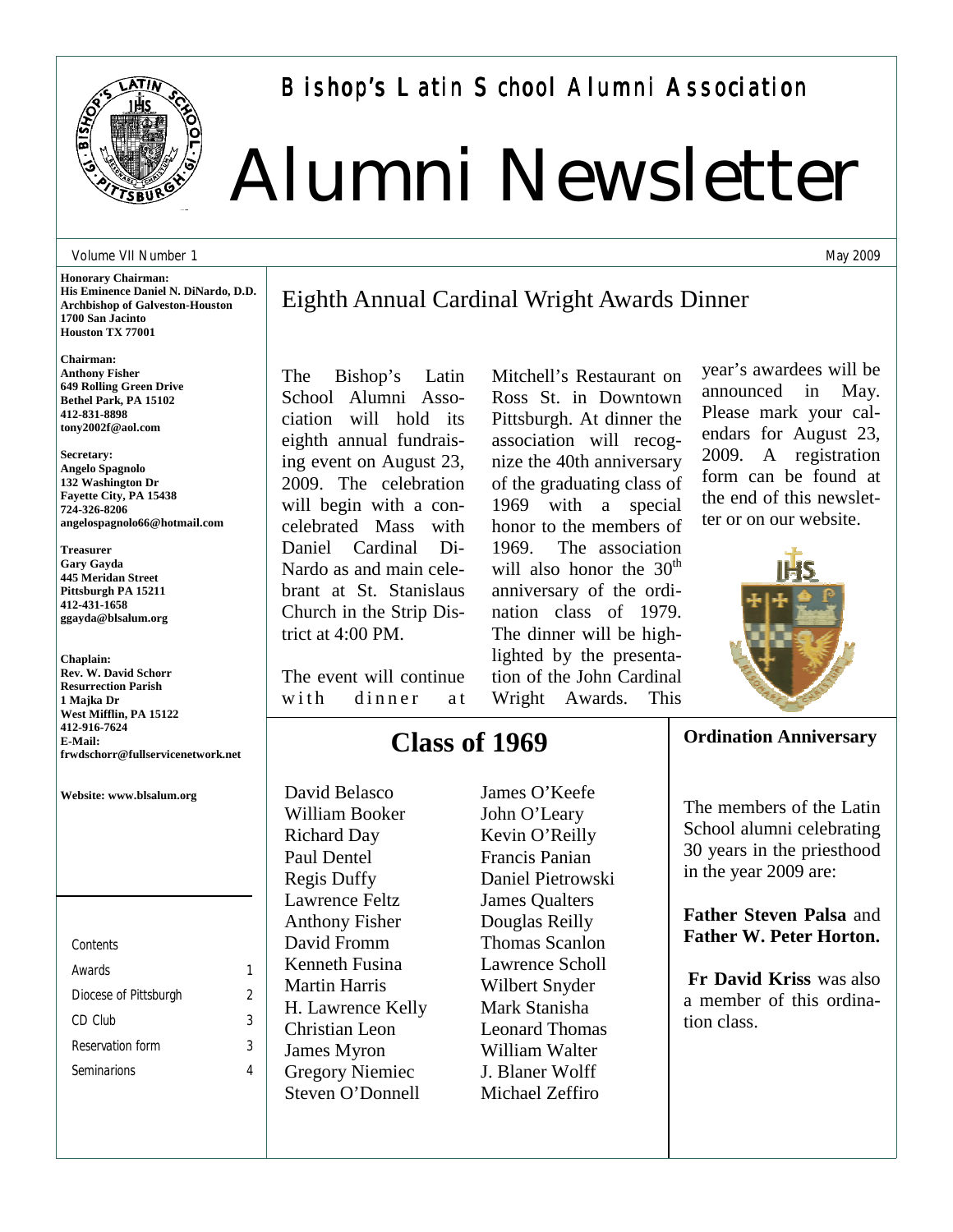## **Latin School Alums Figure In Pgh. Diocese Realignment**

TWO BISHOP'S LATIN SCHOOL ALUMNI NAMED IN PLANS FOR REORGANIZA-TION OF THE PASTORAL ADMINISTRATION OF THE DIOCESE OF PITTSBURGH .

Bishop David A. Zubik has announced a major reorganization of the pastoral administration of the Diocese of Pittsburgh.

 The Secretariat for Parish Life and Ministerial Leadership will be divided into two separate secretariats: The Secretary for Clergy and the newly-established Secretariat for Parish Life and Lay Leadership, which will be responsible for all matters directly related to parishes in such areas as worship, envisioning ministry, lay ministry and ministry to the diverse ethnic and cultural communities of our Diocese. Mr. John Flaherty, who previously served as associate general secretary, will become head of this Secretariat on July 1, 2009.

Bishop Zubik also announced that Dr. Patrick Joyce, vice president of advancement at Carlow University, will become the Director for the Office of Stewardship and Development of the Diocese of Pittsburgh.

## **Silent Auction**

The Bishop's Latin School Alumni Association will hold a silent auction during the dinner at Mitchell's on August 23. Steel City Auctions will offer many different sport related memorabilia from the Steelers, Pirates and the Penguins. We will bid autographed items from Mario Lemeiux, Ben Roethlisberger, Troy Polamala, Jerome Bettis, Hinds Ward and others. Check out Steel City's website at www. steelcityauctions.com for a view of all the different product available.

#### **BISHOP ZUBIK NAMES FATHER DENNIS YUROCHKO**

#### **DIRECTOR FOR SAINT PAUL SEMINARY**

Bishop David A. Zubik has appointed Father Dennis P. Yurochko as the new Rector of Saint Paul Seminary and Director of the Pre-Ordination Formation program. The appointment was effective March 4, 2009.Father Yurochko replaces Msgr. Edward J. Burns who was named bishop of Juneau, Alaska by Pope Benedict XVI.

Father Yurochko has served for nearly three years at the Pontifical North American College in Rome as Director of Apostolic Formation and as a formation adviser to seminarians from throughout North America.

As Rector, Father Yurochko will serve as Chair of the Seminary Admissions Board,

Executive Secretary of the Priestly Formation Board, and Executive Secretary of the Seminary Advisory Board. He will also serve *ex officio* to the Post-Ordination Formation Board, Institute for Ministries Board, and the diocesan Certification Board, and *ex officio* on the Deacon Application Board, Deacon Formation Board, and the Deacon Candidate Admissions Board. Father Yurochko will also be a member of Bishop Zubik's Administrative Board for the diocese. He graduated from Seton-LaSalle High School and received his undergraduate degree and his Master of Education from Duquesne University. Father Yurochko was

ordained a priest of the diocese by Bishop Donald W. Wuerl at Saint Paul Cathedral on June 22, 2002. After serving as parochial vicar at Saint John Vianney in Pittsburgh and graduate studies in Rome, Father Yurochko was appointed assistant director of the Department for Worship in the Diocese of Pittsburgh and Master of Ceremonies to Bishop Wuerl for three years. After an assignment at Saint Paul Cathedral, Father Yurochko returned to Rome for studies and his work at the Pontifical North American College.

At Saint Paul Seminary, Father Yurochko will work closely with Bishop Zubik, who resides there. He will also work closely with the Reverend Joseph M. Mele, Director of Spiritual Formation, and Sister Cindy Ann Kibler, SHS, Director of Pastoral Formation.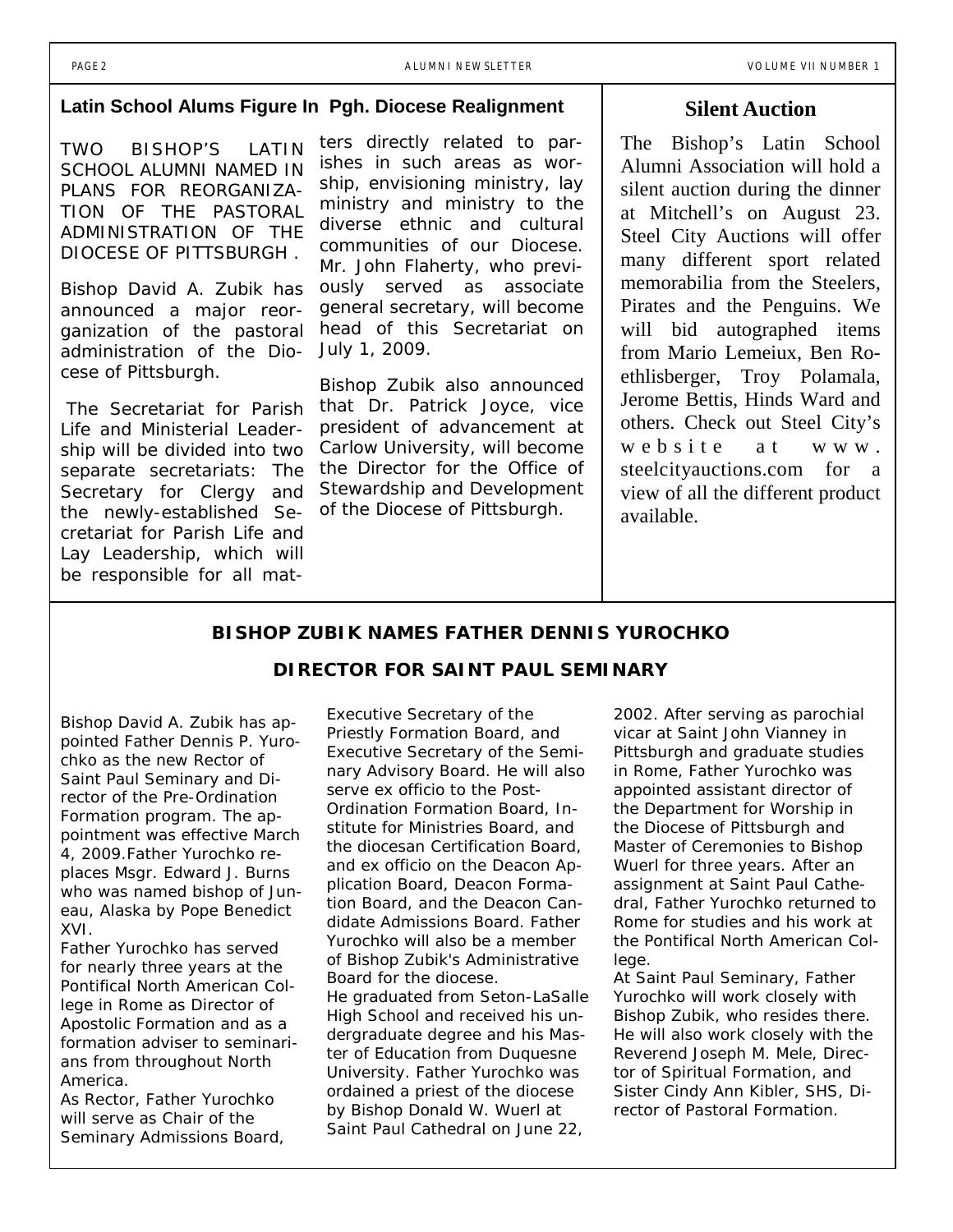## **Is Jesus calling you to rebuild His Church**?

This is an invitation to join a new evangelization program in the Catholic faith which is simple, effective, and inexpensive. We are said to be living in the age of the Holy Spirit. The first words of the late Pope John Paul II at the start of his pontificate were "BE NOT AFRAID". Toward the end of his amazing quarter century as our beloved Pope, he spoke often of THE NEW EVANGELIZATION. Now there is an exciting new way you can join the thousands of Catholics who are rebuilding the Church, one soul at a time, and become a part of The New Evangelization Pope John Paul II envisioned and worked so tirelessly for.

By joining the CD of the Month Club, you will receive

a valuable CD each month which includes a talk by a renowned speaker on powerful topics of the faith. A portion of your subscription cost will be donated to the BLS Alumni Association. You can participate on 3 different levels, enabling you to educate and inspire yourself as well as others. To find out more and/or to subscribe, please call Mark Cotter '72 at (412) 303-8640 or send an e-mail to mcot904@gmail. com

## YOU CAN JOIN CD OF THE MONTH CLUB SEVERAL WAYS:

1. Visit http://www.blsalum.org and click on the link for CD of the Month Club on the home page

2. Print out the subscription form posted at www.blsalum.

org/CDMonthClub/ SubscriptionForm.doc.

3. Contact Mark Cotter '72 by phone or by e-mail and he will enter your subscription for you. Please note that if you do not wish to use a credit card, you may pay by check for a one year subscription and the cost would simply be the amount per month depending on what level you choose multiplied by 12. (Example: if you choose level one at \$ 5.00 per month, the check would be in the amount of \$60.00 for a one year subscription, make the check payable to "Lighthouse Catholic Media")

Thanks for taking the time to consider whether God is calling you to do a little something more. Educate yourself in the TRUTH + reach out to others.

## **DINNER RESERVATION FORM**

| YES, PLEASE ORDER TICKETS @ \$60 FOR THE DINNER \$                                        |
|-------------------------------------------------------------------------------------------|
| PLEASE ACCEPT MY ADDITIONAL DONATION \$                                                   |
| TO AID IN THE WORK THE BLS ALUMNI ASSOCIATION.S                                           |
| SUPPORT OF VOCATIONS IN THE DIOCESE                                                       |
| SORRY, I CANNOT ATTEND, BUT PLEASE ACCEPT MY CONTRIBUTION FOR THE ALUMNI                  |
| ASSOCIATION \$                                                                            |
| TOTAL AMOUNT ENCLOSED: ______________                                                     |
| Make checks payable to .Bishop's Latin School Alumni Association.                         |
|                                                                                           |
|                                                                                           |
| the control of the control of the control of the control of the control of the control of |
|                                                                                           |
|                                                                                           |

**MAIL TO: BLS ALUMNI ASSOCIATION 403 GRANDVIEW AVE. PITTSBURGH, PA 15211**